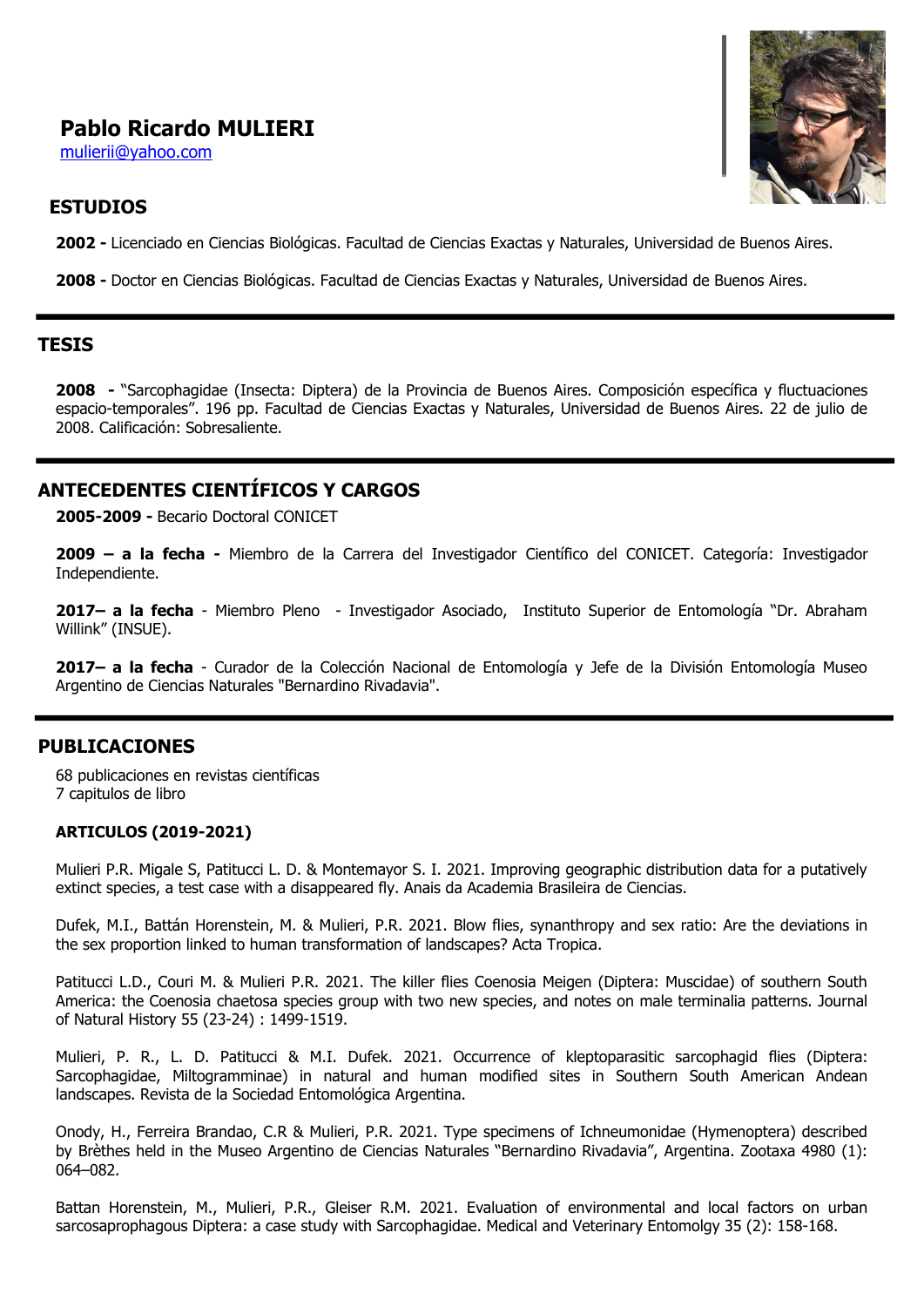Zamudio, F. Gatti, G., Hilgert, N.I., Álvarez, L.J., Mulieri, P.R., Aguilar, R., Ashworth, L. 2021. Insects or Wind? New findings on the pollination system of Euterpe edulis (Arecaceae). Arthropod-Plant Interactions

Patitucci L. D, Migale S & Mulieri P.R. 2020. The killer flies Coenosia Meigen (Diptera: Muscidae) of Southern South America: assembling the taxonomic puzzle of Coenosia inaequalis Malloch, 1934. Zoologischer Anzeiger 288 : 66-73.

Battan Horenstein, M., Mulieri, P.R., Gleiser R.M. 2020. Evaluation of environmental and local factors on urban sarcosaprophagous Diptera: a case study with Sarcophagidae. Medical and Veterinary Entomolgy, en Prensa.

Dufek, M.I., M.P. Damborsky & P.R. Mulieri. 2020. Seasonal Fluctuations in Sarcophagidae (Diptera: Calyptratae) Assemblages in the Humid Chaco Ecoregion, Argentina. Journal of Medical Entomology, en Prensa.

Dufek, M.I., C.A. Mello Patiu & P.R. Mulieri. 2020. Inventory of Sarcophaginae (Diptera: Sarcophagidae) for the Humid Chaco, a poorly surveyed ecoregion of South America. Journal of Natural History 54 (5-6): 367-403.

Dufek, M.I., D. Larrea, M.P. Damborsky & P.R. Mulieri. 2020. The Effect of Anthropization on Sarcophagidae (Diptera: Calyptratae) community structure: an assessment on different types of habitats in the Humid Chaco ecoregion of Argentina. Journal of Medical Entomology.

Patitucci, L.D. Olea, M.A. & Mulieri P.R. 2019. A review of Spathipheromyia (Diptera: Muscidae) from Argentina with the description of an extra-large new species. Zootaxa

Mulieri, P.R. & Dufek, M.I. 2019. Description of Sarcofahrtiopsis spinetta sp. nov. and new records of S. cuneata (Diptera: Sarcophagidae) in South America. Rev. Mus. Argentino Cs. Nat. 21 (2) : 123-132.

Glinos E., Condat E., Mulieri P. R. & Ashworth L. 2019. Essential Dependence on Wild Pollination Service: a Medicinal Plant Under Threat Minthostachys verticillata (Lamiaceae). Arthropod-Plant Interactions 13 (6): 865–874.

Mulieri, P.R., Patitucci, L.D. & Scolaro, A. 2019. A rare case of pseudomyiasis in a dog by Hermetia illucens (Linnaeus, 1758) (Diptera: Stratiomyidae). Journal of Medical Entomology 56(6) : 1726–1728.

Moré, M., P.R. Mulieri, A.A. Cocucci, R. A. Raguso & M. Battán-Horenstein. 2019. The role of fetid olfactory signals in the shift to saprophilous fly pollination in Jaborosa (Solanaceae). Arthropod-Plant Interactions 13 (3): 375-386.

Mulieri, P.R. & L. D. Patitucci. 2019. Using Ecological Niche Models to describe the geographical distribution of the myiasis-causing Cochliomyia hominivorax (Diptera: Calliphoridae) in Southern South America. Parasitology Research 118: 1077-1086.

Dufek, M. I., E. B. Oscherov, M. P. Damborsky and P. R. Mulieri. 2019. Calliphoridae (Diptera) in human-transformed and wild habitats: diversity and seasonal fluctuations in the Humid Chaco ecoregion of South America. Journal of Medical Entomology 56 (3): 725-736.

### **ANTECEDENTES DOCENTES**

Docente en Materia, Insectos de Interés médico y veterinario, Universidad Nacional de Tucumán. 2013. Curso teóricopráctico con evaluación final. Duración 80 hs. Director del curso Dr. Guillermo Claps.

## **FORMACIÓN DE RECURSOS HUMANOS**

### **Direccion de becas**

Lic. Paula Celeste Ramirez. 2020. Director Beca Doctoral Interna CONICET.

Dr. Matías Dufek. 2020. Director Post Doctoral Interna CONICET.

Ms Diana Marcela Torres Domínguez. 2019. Director Beca Doctoral Interna CONICET.

Dra. María Sofía Olea. 2017-2019. Director Beca Post-Doctoral Interna CONICET.